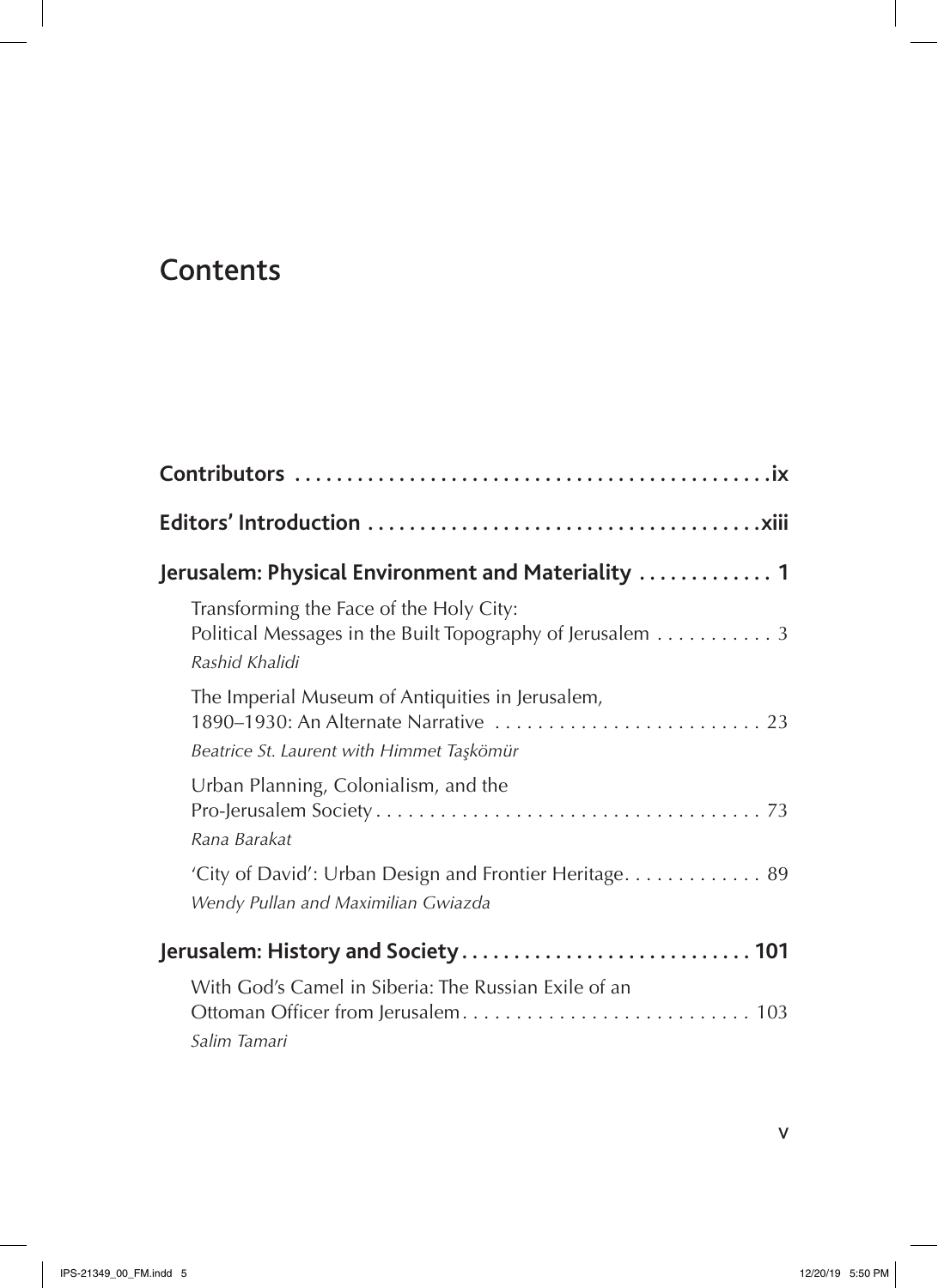## vi *Contents*

| Young Women in the City: Mandate Memories 125<br>Ellen Fleischmann           |
|------------------------------------------------------------------------------|
| Peasant Narratives: Memorial Book Sources for Jerusalem<br>Rochelle Davis    |
| Jerusalem Calling: The Birth of the Palestine<br>Andrea L. Stanton           |
| Take My Camel: The Disappearing Camels of Jerusalem<br>Penny Johnson         |
|                                                                              |
| The "Western Wall" Riots of 1929: Religious Boundaries<br>Alex Winder        |
| The Jerusalem Fellah: Popular Politics in Mandate-Era<br>Rana Barakat        |
| Salvage or Plunder? Israel's "Collection" of Private<br>Gish Amit            |
| S. Abdullah Schleifer                                                        |
| On the Importance of Thugs: The Moral Economy<br>Rema Hammami                |
| Jerusalem: Five Decades of Subjection and Marginalization 287<br>Nazmi Jubeh |

 $\overline{\phantom{a}}$